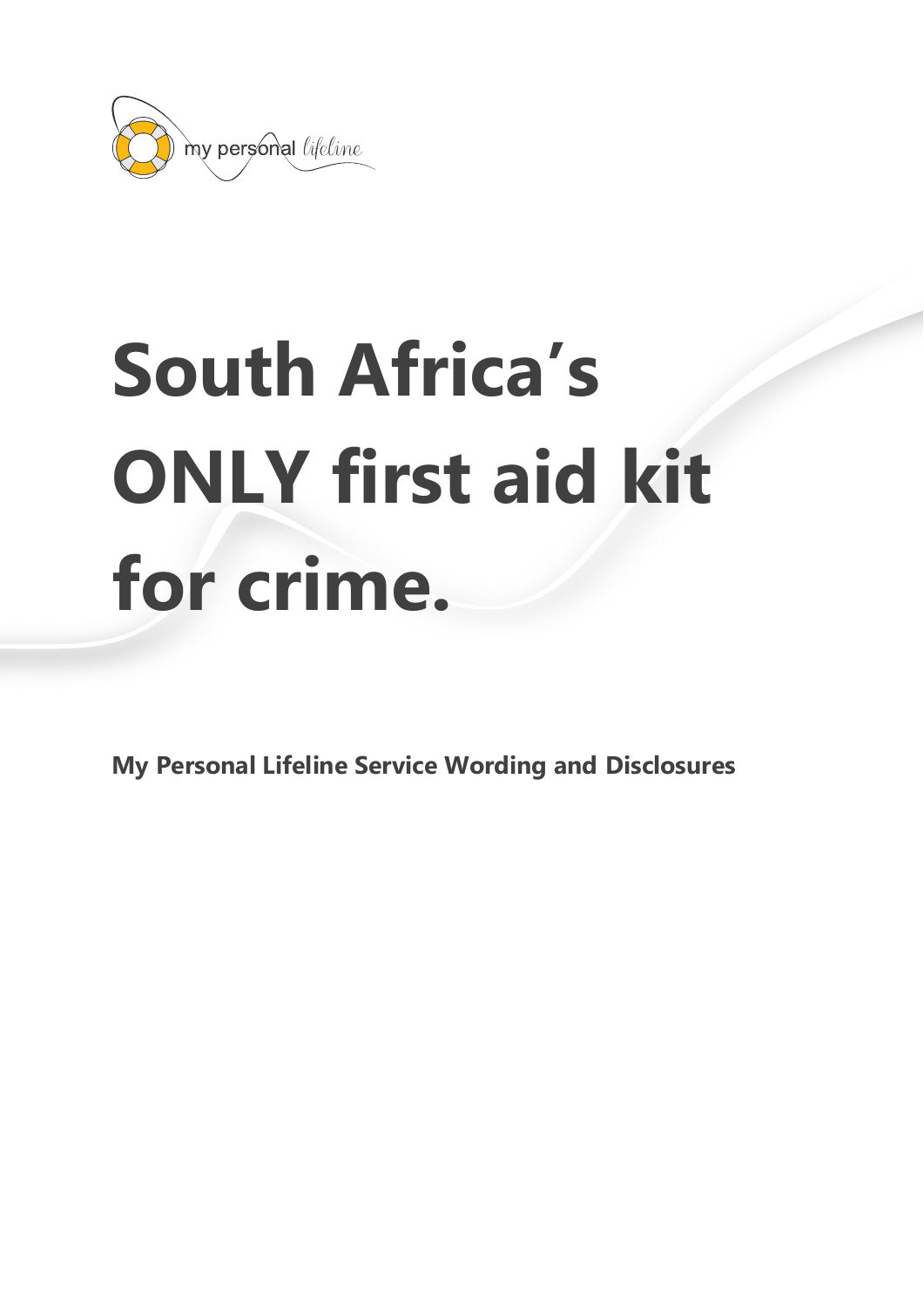

# EMERGENCY MEDICAL RESPONSE:

## Emergency Medical Response to the Scene of a Medical Emergency

An appropriate response will be undertaken whereby a response vehicle will be dispatched immediately to the scene of a medical emergency where appropriate lifesaving support will be provided to the member/s and where relevant, the member/s will be stabilised before transport is provided to the closest appropriate medical facility.

### Medical Transportation

In the event you experience a medical emergency, we will arrange for emergency medical transport to the nearest medical facility capable of providing adequate care. Medical considerations, the degree of urgency, your state and fitness to travel and other considerations, including but not limited to, airport availability, weather conditions and distance to be covered, as assessed by the doctor and support staff, will determine whether transport will be provided by private, medically equipped aircraft, helicopter, regular schedule flight, rail or road.

## Escorted Return of Minors

In the event of your children being stranded as a result of your hospitalisation, we will arrange for their transportation, under supervision where necessary, into the care of a person nominated by you.

#### Please note:

- All pre-existing conditions and events are excluded. (Pre-existing conditions or events are any illness, disease or event which you suffered from before this agreement was put in place).
- Services are only available within the South African borders
- All services are only available via the call centre or mobile application
- There is a R20 000 annual limitation for the above Emergency Medical Response services

# RAPE & HIV ASSISTANCE:

## 24-hour Helpline offering counselling and HIV protection service

The HIV-protection treatment service ensures confidential testing and treatment within the 72-hour window period. It includes:

- 24-hour access to trauma counsellors, providing telephonic trauma counselling as well as counselling for post-traumatic stress disorder
- Three HIV related trauma consultations with a specialist, which can either be a general practitioner, trauma-trained registered nurse or trauma counsellor
- Three HIV-blood tests one immediately after the incident and the second and third at six weeks and three months respectively
- Access to STD-preventative medication
- Access to anti-retroviral or prophylactic therapy
- Access to the "morning-after pill"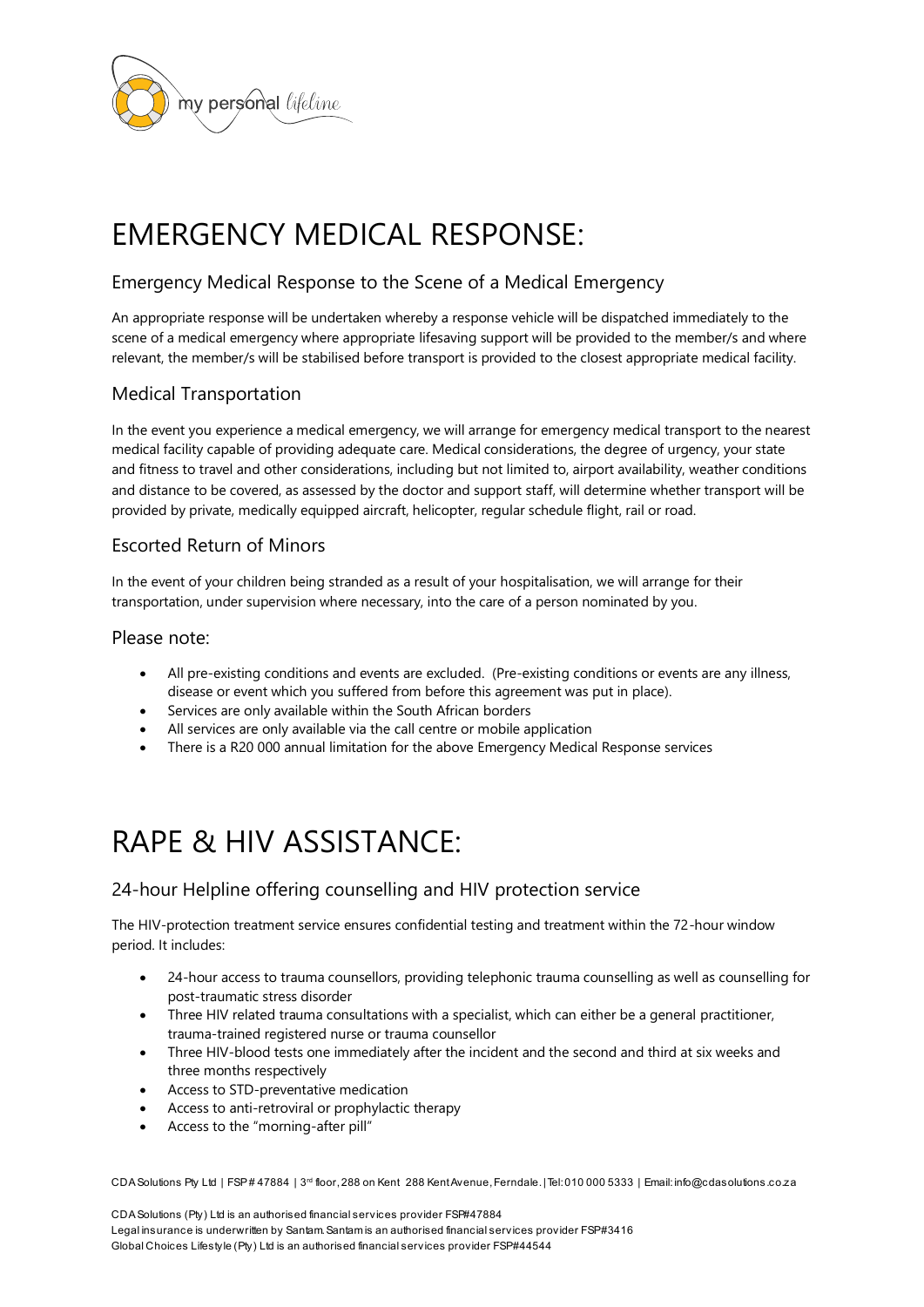

*\*Includes a free 28-day Post-exposure prophylaxis, should it be appropriate*

#### Please note:

- All pre-existing conditions and events are excluded. (Pre-existing conditions and events are any injury, illness, disease or event you suffered from before this agreement was put in place)
- Services are only available within the South African borders
- All services are only available via the call centre or mobile application

# TRAUMA & ASSAULT

### 24-hour Emergency Assistance Helpline

In the unfortunate event of a traumatic crime or criminal incident, we will provide the member with counselling by trained medical professionals. This is a 24-hour emergency assistance helpline that:

- Arranges the nearest local emergency assistance service as well as provides emergency transport to the nearest, most appropriate medical facility
- Offers referrals for psychological consultations
- Covers R20 000 per insured person with a maximum of R40 000 per family per occurrence in respect of psychological consultations

#### Please note:

- All pre-existing conditions and events are excluded. (Pre-existing conditions or events are any illness, disease or event you suffered from before this agreement was put in place).
- Services are only available within the South African borders
- All services are only available via the call centre or mobile application

# CRIME VICTIM ASSIST

#### This is a 24-hour crisis management product

To assists you with your day to day life immediately after you have been a victim of a crime such as a Hijacking, Home Invasion or Mugging. We will assist with the following based on the actual loss suffered during the incident:

• In the case of your cell phone being stolen, we will provide you with a standard cell phone loaded with prepaid airtime to the value of R200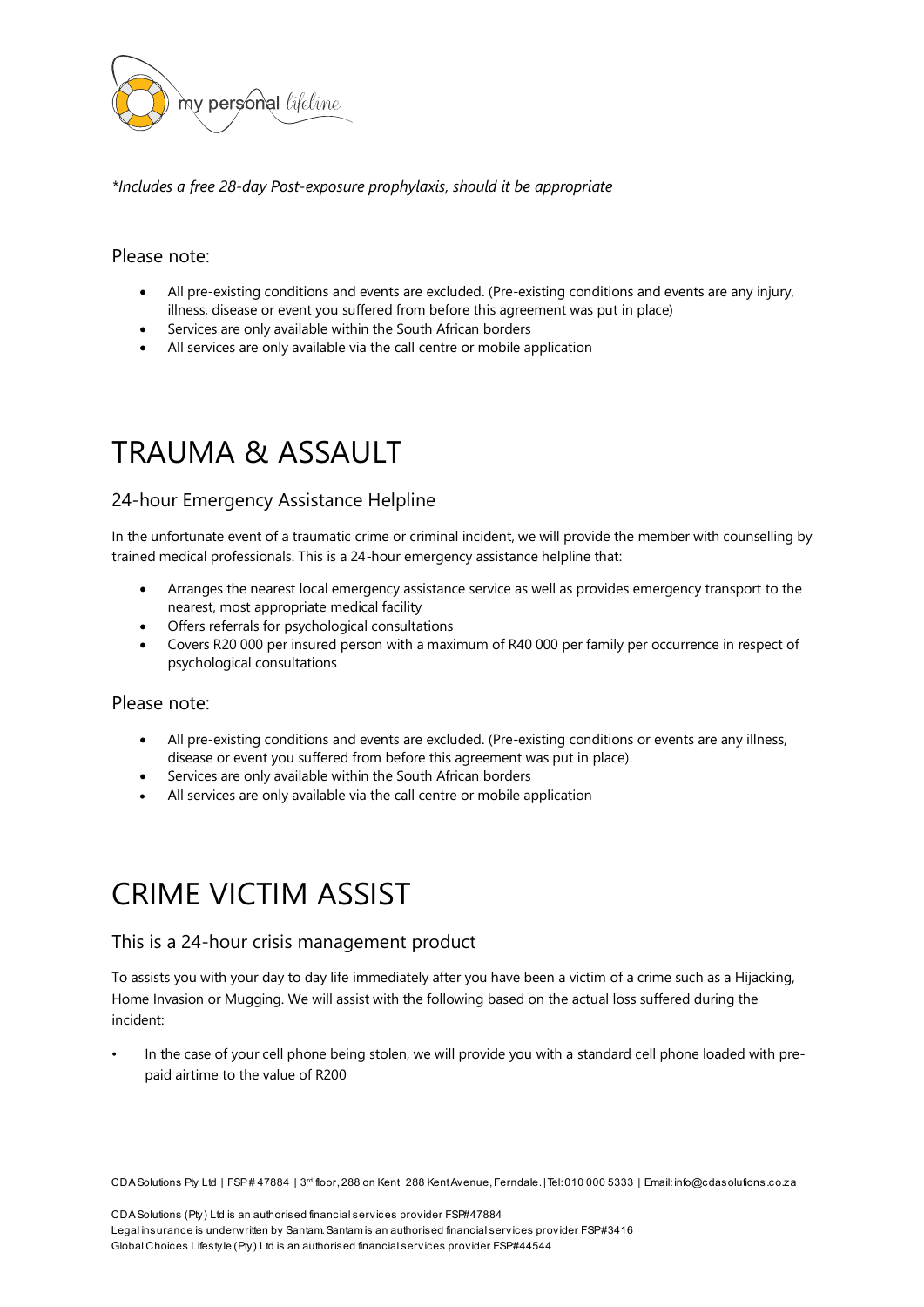

- In the case of your vehicle being stolen, we will provide you with up to R1 000 worth of Uber trips for a period of 48 hours to keep you mobile
- In the case of your bank card being stolen, we will provide you with a pre-loaded debit card up to the value of R500 to assist you in the interim
- In the case of your keys being stolen, we will send a locksmith to your house to assist you with your locks, up to the value of R1 000 per annum
- A security guard at your home for 24-hours if the crime happened where you live. Alternatively, you may opt to spend the night at a hotel at our cost, to the value of R2 000 per annum
- Up to R25 000 worth of private investigation services per annum

#### Please note:

- All pre-existing conditions and events are excluded. (Pre-existing conditions or events are any injury, illness, decease or event that you suffered from before this agreement was put in place).
- Services are only available within the South African borders
- All services are only available via the call centre or mobile application
- You will receive assistance in obtaining a Police Case number which is required for all Crime and Domestic Violence services.

# DOMESTIC VIOLENCE ASSIST

#### This 24-hour crisis management product

Aimed at getting you to a place of safety and empowers you to escape a dangerous violent situation.

- We will provide you with a standard cell phone loaded with pre-paid airtime to the value of R200
- We will provide you with a pre-loaded debit card up to the value of R500 to assist you in the interim
- A security guard will collect you from your place of residence and take you to a hotel. Hotel accommodation will be covered for a maximum period of 3 days to the value of R6 000 per annum.
- Up to R25 000 worth of private investigation services per annum

#### Please note:

- All pre-existing conditions and events are excluded. (Pre-existing conditions or events are any injury, illness, disease or event that you suffered from before this agreement was put in place)
- Services are only available within the South African borders
- All services are only available via the call centre or mobile application
- You will receive assistance in obtaining a Police Case number which is required for all Crime and Domestic Violence services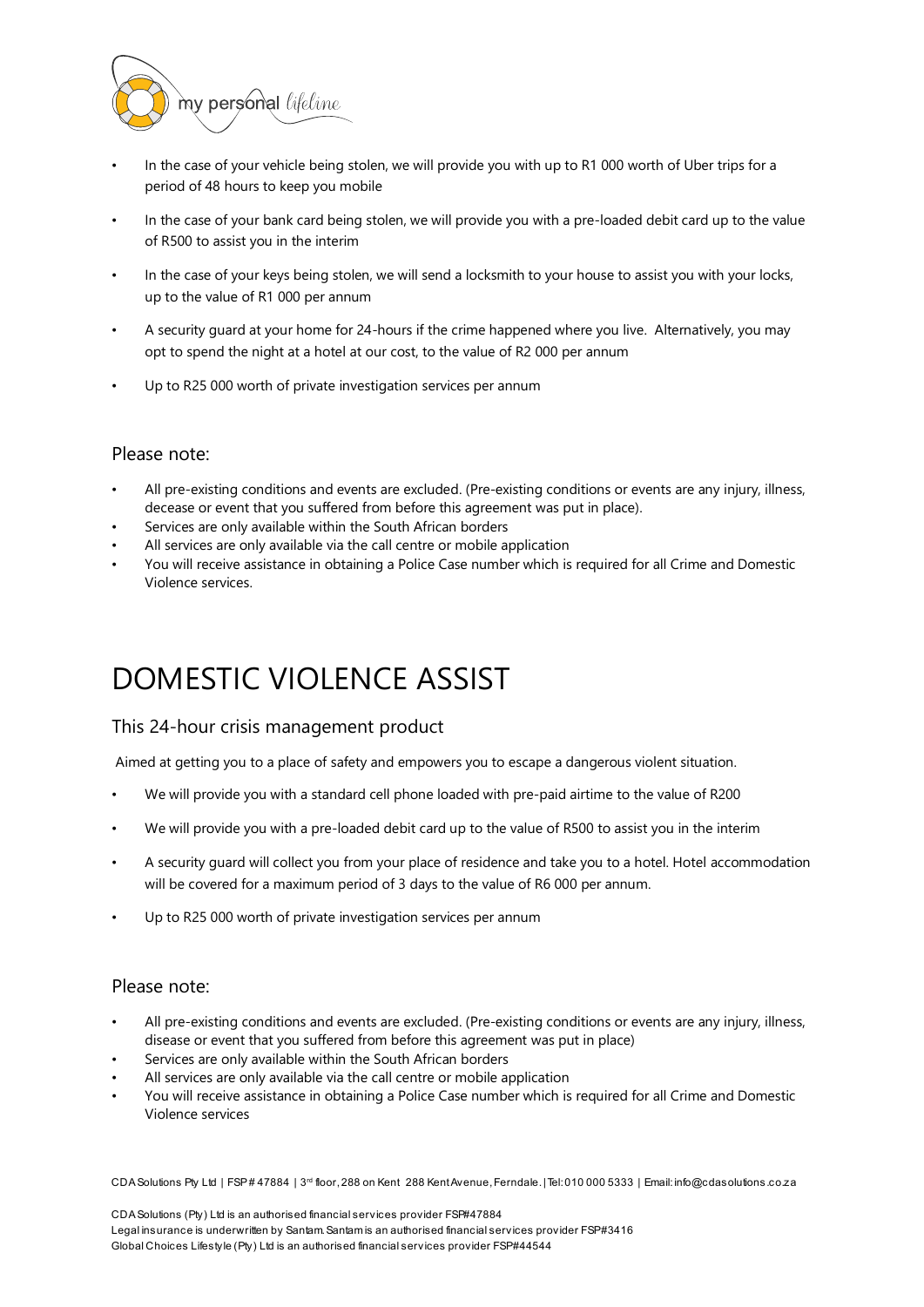

# INTELLIGENT PANIC

## The Intelligent Panic benefit

provides you and your loved ones with 24-hour access to your own experienced crisis manager – who will assistyou through your emergency.

Intelligent Panic is a breakthrough in emergency support – you will never have to remember another emergency number again. Intelligent Panic has access to every emergency service you may need, as well as access to your own security company, medical information and other useful contacts.

*We will be there to support you in an emergency!*

*Access every emergency support service out there from one button on your cell phone.*

To have access to Intelligent Panic, you need to register and then choose one number on your cell phone that acts as your panic button. In an emergency, just press that one number – and we take charge of the rest. Your crisis manager will call you back and access the most appropriate support that you need. Your crisis manager will be in telephone contact until your crisis is resolved.

# MOBILE APP

## The My Personal Lifeline App

The latest development in Value Added Insurance Technology providing users with direct access to their product benefits and 24-hour assistance services at the touch of a button. Our case managers are in contact 24hours a day via our Live Chat feature and ensure you and your family are always safe. Vital information that can save time, and costs from the scene of an accident includes location, verified drivers licence data, verified vehicle data, photos, witnesses, medical data and policy data.

Our App suite is custom built to suit the needs of Emergency Assistance services, reducing the time required to assist clients. All client apps come with free Family Assist benefits that ensure all your Clients and family members are under management and can be assisted should an Emergency arise.

#### Please note:

- Services accessed through the app are only available within the South African borders
- Devices must run on Android or iOs platforms, and have a positive mobile data balance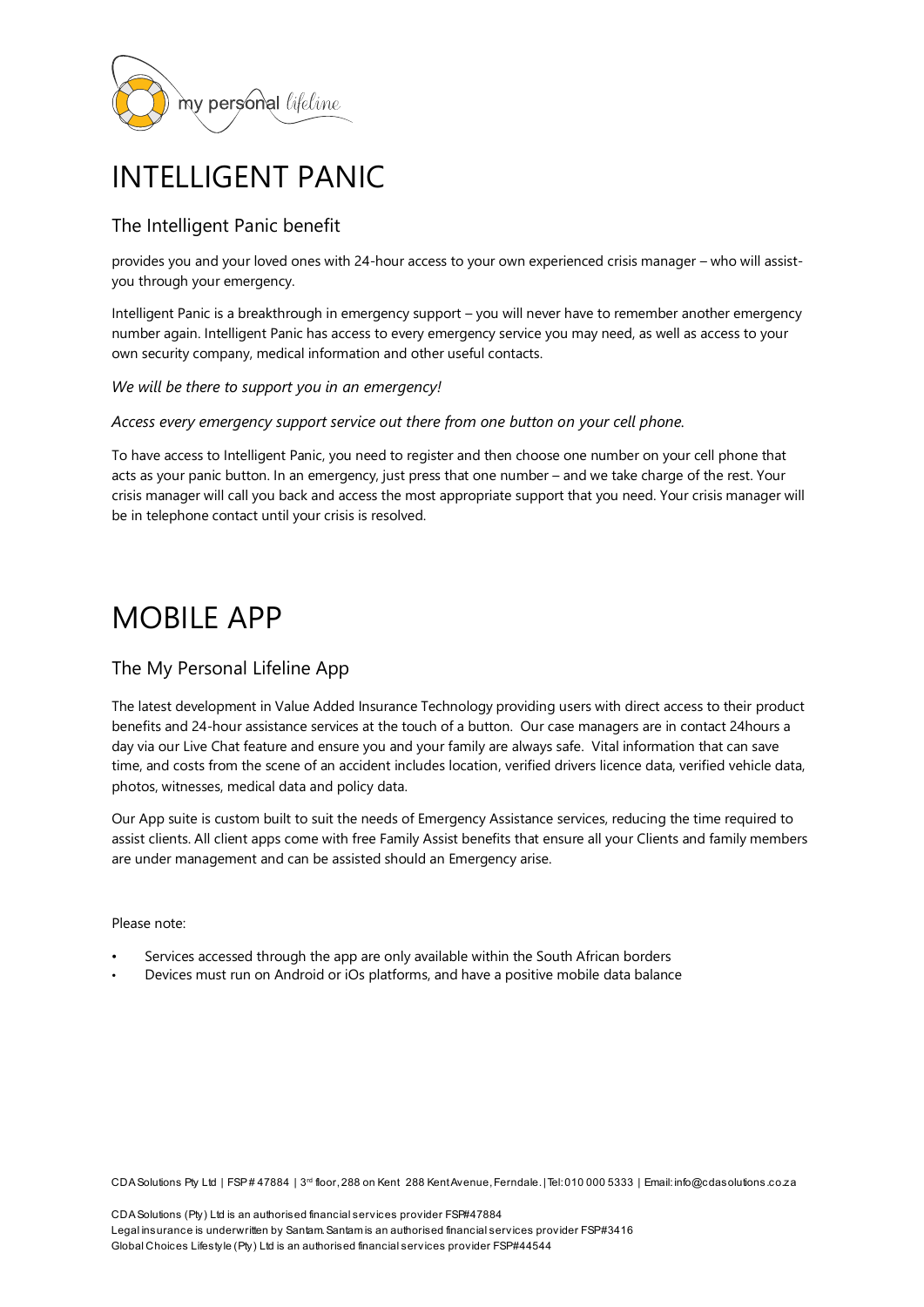

# Claims Process for My Personal Lifeline: